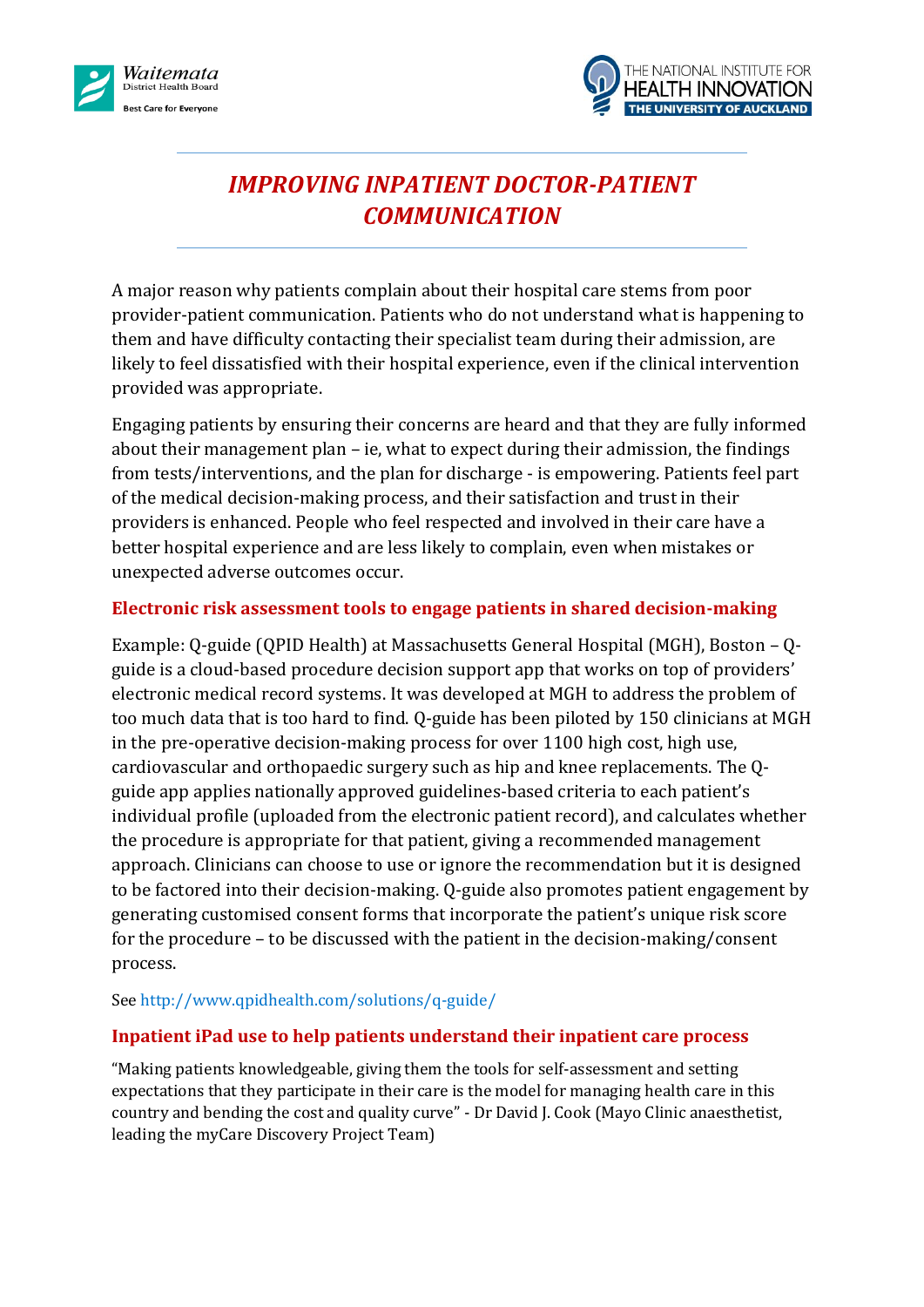#### *Examples:*

*Boston Children's Hospital 'MyPassport' - MyPassport was created in response to a 3 year study on patient satisfaction at the hospital, which showed that the main reasons for dissatisfaction were patients feeling unfamiliar with the medical information they were receiving, and difficulty understanding who was part of their care team and how best to communicate with them. What started as a paper booklet - that identified every care team member by photo, recorded test results and summaries, detailed the next day's plan and information about discharge, and included space for patients to write down questions for their providers, has since been turned into an iPad app given the positive response to the paper version. Patients could curate their information in one place, understand the roles of the people who rotated in and out of their rooms, track their treatments and learn what their lab results meant. Overall, patients and families who used MyPassport reported better understanding and fewer instances of miscommunication. Families felt part of the medical decision-making process and the research team found it improved coordination of care. The mobile app version of MyPassport has just been piloted at Boston Children's Hospital, and preliminary survey data indicate that 90 percent of participants to date find it easier to get their child's health information. The app automatically pulls patient data from electronic medical records, including real-time lab reults, and displays it in a consumer-friendly, meaningful way; improving on the time-consuming manual updating required of the paper booklet version. The care team enters a list of goals for each patient —such as standing or walking—to help determine when the patient is ready for discharge. During their hospital stay, the patient and family can track their progress and feel more in control. Also included is an instant-message-like function that allows patients to ask questions when providers are not in the room, and for providers to answer remotely via the app, if not in person. MyPassport is seen as a new opportunity to deliver real-time, personalized health information to patients and their families, to help them proactively engage with their care team to get their questions answered, and feel more prepared to leave the hospital, armed with home care instructions.*

*Mayo Clinic's myCare app for surgical patients – Mayo Clinic has been piloting the use of a patient education, self-assessment and reporting iPad app on the cardiac surgical ward, aimed at helping patients and their families feel more informed and in control of the pre and post surgical process, as partners with the care team – creating a patient-sided driver to successful recovery.*

*The app was designed by a team of Mayo clinicians in response to focus groups findings that many patients and their families were poorly informed about what would happen during their hospitalisation or what they could expect on any given day. The "myCare" app gives patients access to their personalised plan of care on an iPad - clearly communicating what is happening each day, what to expect during the admission, and what a normal recovery looks like. Each day's care plan is organised into 4 sections – "Clinical milestones"; "Gaining Strength"; "Education"; and "Planning my recovery". Patients are given "To Do" lists to involve them in documenting and tracking their own recovery progress. This includes direct patient input of self-assessed pain levels throughout the day by touching a visual analogue pain scale on the iPad, and self-reported mobilisation. MyCare also integrates remote monitoring of activity using FitBit trackers – allowing patients to see if they are meeting their targets. Clinicians are presented with a real-time "individual recovery dashboard" of progress - showing aggregated data of the patient's use of the education, recovery planning and self-assessment tools, and whether they are meeting recovery expectations. Built in algorithms alert providers at an early stage, to timely intervention if pain or activity measures are trending in the wrong direction or threshold levels are hit. This enables, for example, a physiotherapist to initiate immediate therapy if a patient is not meeting mobility expectations, without ever involving a physician. The targeted, rapid mobilisation of resources to identified need (from direct patient data input) has been has been credited as an important factor in reducing hospital length of stay in patients using the program, and may allow for more cost-effective or appropriate use of personnel resources, by focusing staff on those patients with more need.*